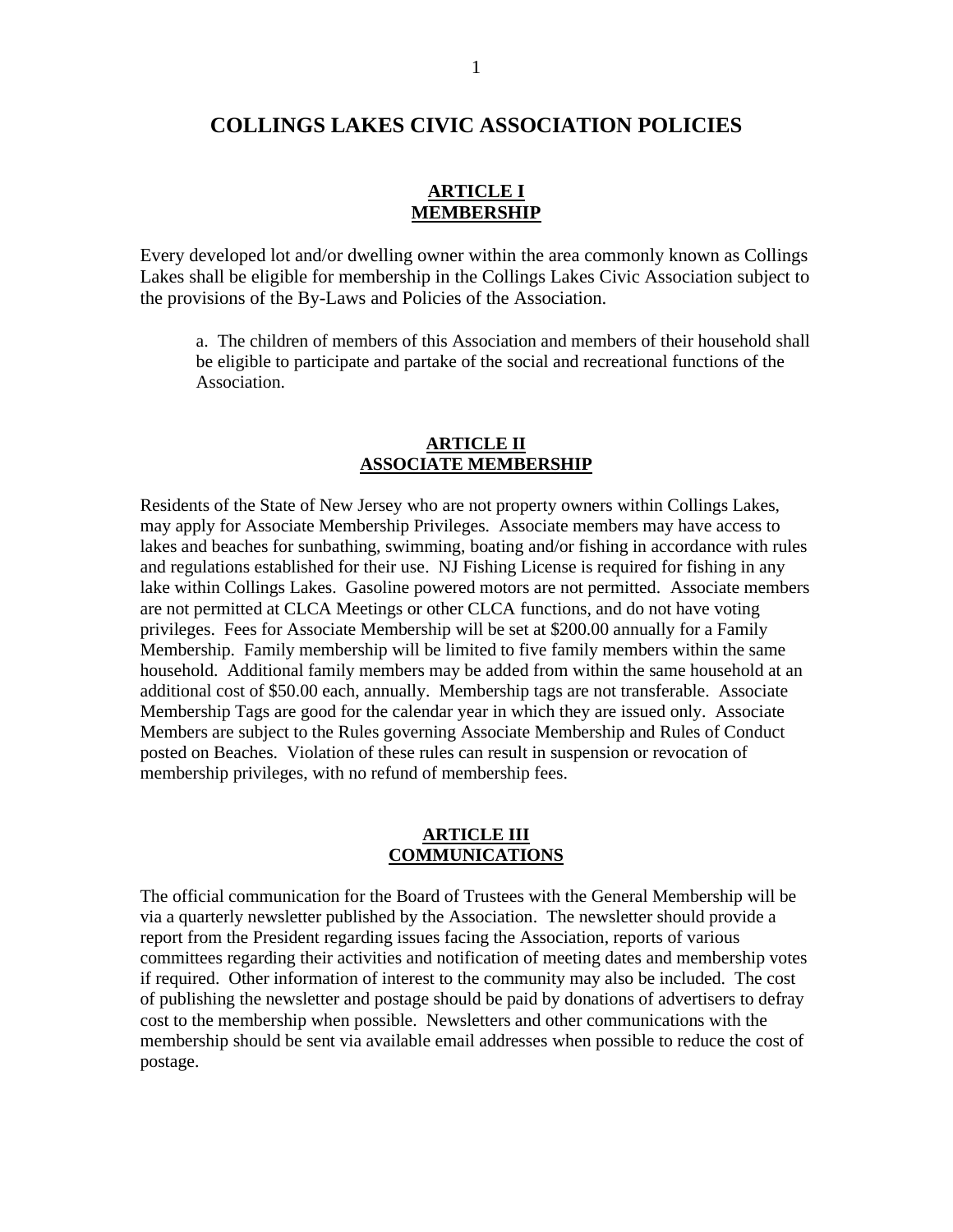#### **ARTICLE IV MEETINGS**

**a. General Membership Meetings** are to be held on the first Monday of each month at a place and time designated by the Executive Board. All owners of developed and undeveloped lots within Collings Lakes may attend General Membership Meetings unless a vote of the membership will be taken. Notification of a membership vote will be made via a notice posted in the official newsletter of Association, posted on municipal TV Bulletin Boards as provided by the Association's By-Laws. Only Active Members in Good Standing (paid-up) may attend a meeting where a vote of the membership will be taken.

**b. Executive Meetings** may be called by the President or Vice President for the purpose of discussing and/or resolving issues of the Association. Minutes of all executive meetings will be recorded and filed by the Secretary. Executive Meetings are not open for attendance by the General Membership.

**c. Trustee Meetings** are scheduled quarterly in February, May, August and November at a location and on a date and time designated by the Board of Trustees. Notification of the Quarterly Trustees Meeting will be in the official newsletter and on Municipal TV Bulletin Boards as provided by the Association By-Laws. Active Members in Good Standing only, may attend the Quarterly Board of Trustees Meetings. Membership votes will not be taken at quarterly trustee's meetings. Quorum requirements are as set by the By-Laws.

### **ARTICLE V REVENUE AND DUES**

a. The annual maintenance fee of \$48 established by deed restriction is null and void. b. The annual maintenance fee, dam assessment fees and any special assessments shall be established based on the annual budget set by the Board, divided by percentage per Tier as follows, with each Tier's percentage divided evenly between the number of homes in that Tier:

Tier 1: 17% (141 homes) Tier 2: 72% (759 homes) Tier 3: 11% (157 homes)

c. Any member who fails to pay any of his/her fees shall not be a member in good standing until the same are fully paid.

(1.) Property owners of more than one developed property shall pay the fees referenced above for each developed property owned. Undeveloped lots will not be considered for maintenance fee purposes.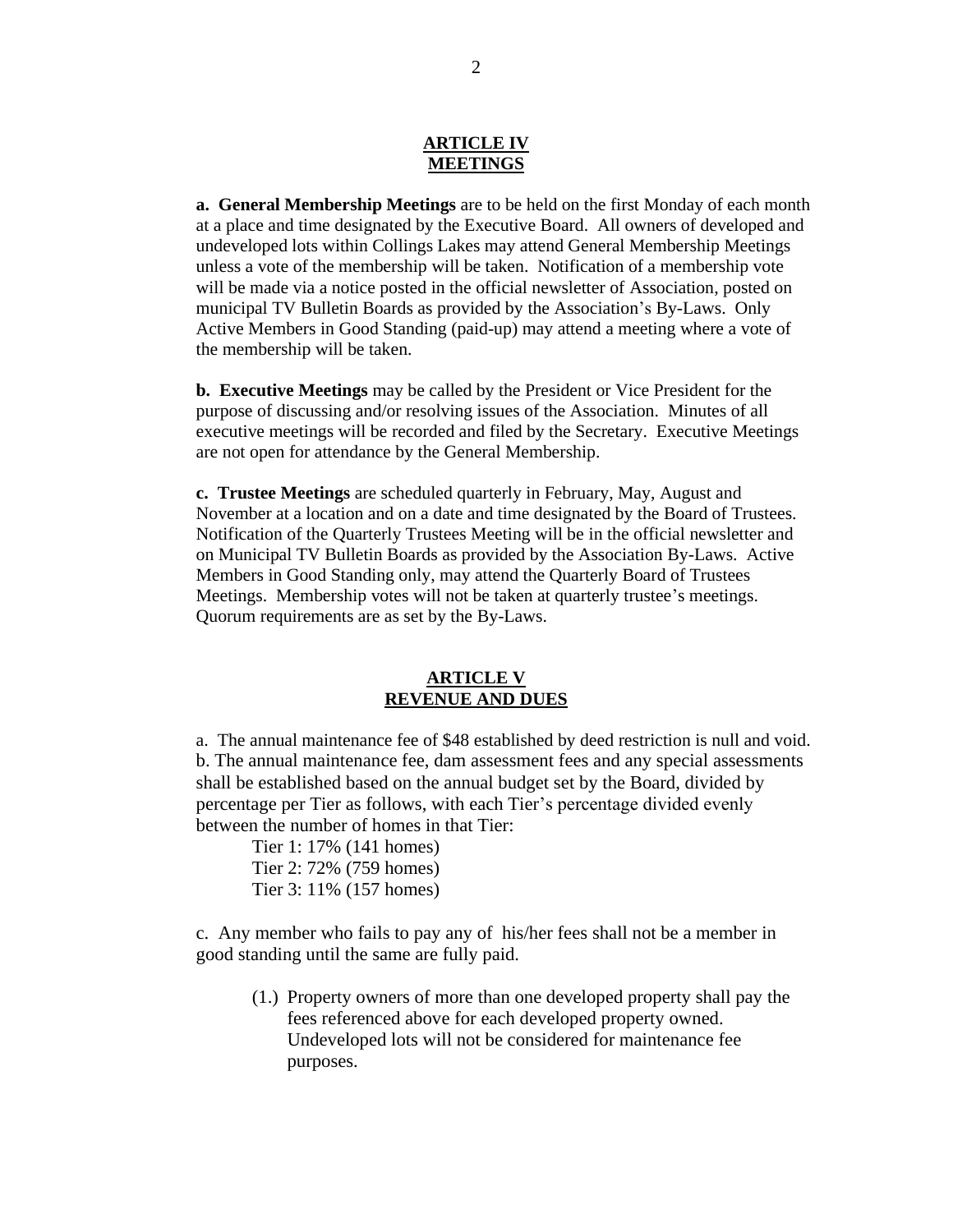d. Invoices for maintenance fees should be mailed on December  $15<sup>th</sup>$ , or the next regular business day, falling due on January  $1<sup>st</sup>$  with a grace period of thirty (30) days from the due date. All unpaid accounts not on an approved payment plan may be turned over for collection and shall be subject to late fees, interest and attorney's fees per the bylaws..

#### **ARTICLE VI RULES AND REGULATIONS**

a.The Board of Trustees shall promulgate rules and regulations regulating the operation and management of the Association, and the conduct of its members and their immediate family, so as to keep good and proper deportment at all times.

(1.) Beach Rules

1. No animals, boating or fishing permitted in swimming area when in use.

2. Persons under the age of 16 must be accompanied by an adult, per N.J.A.C. 8:26-5.1(b)

3. No swimming during electrical storms.

4. No food or beverage in glass containers permitted on beach.

5. No Alcoholic Beverages permitted on beach. Persons suspected of being under the influence of drugs or alcohol are prohibited from entering the water.

6. No motorized vehicles, except for emergency or maintenance vehicles, are permitted on beach.

7. Conduct which endangers the safety and comfort of others is prohibited.

8. NO TRESPASSING by unauthorized persons. Beach Tags are required. Violators will be prosecuted.

9. Violation of beach rules may result in suspension of Beach Privileges.

(2.) Rules for use of lakes

- 1. Use of the lakes within the community of Collings Lakes for any purpose is restricted to the owners of property within the community of Collings Lakes, whose maintenance fees required by deed restrictions are paid up to date, guests who are in their company or Associate Members in Good Standing of the Collings Lakes Civic Association. Current season Lake / Beach Tags are required.
- 2. Current year fishing license issued by the NJ Division of Fish, Game & Wildlife are required for fishing in any lake within the community of Collings Lakes, in accordance with applicable laws and regulations.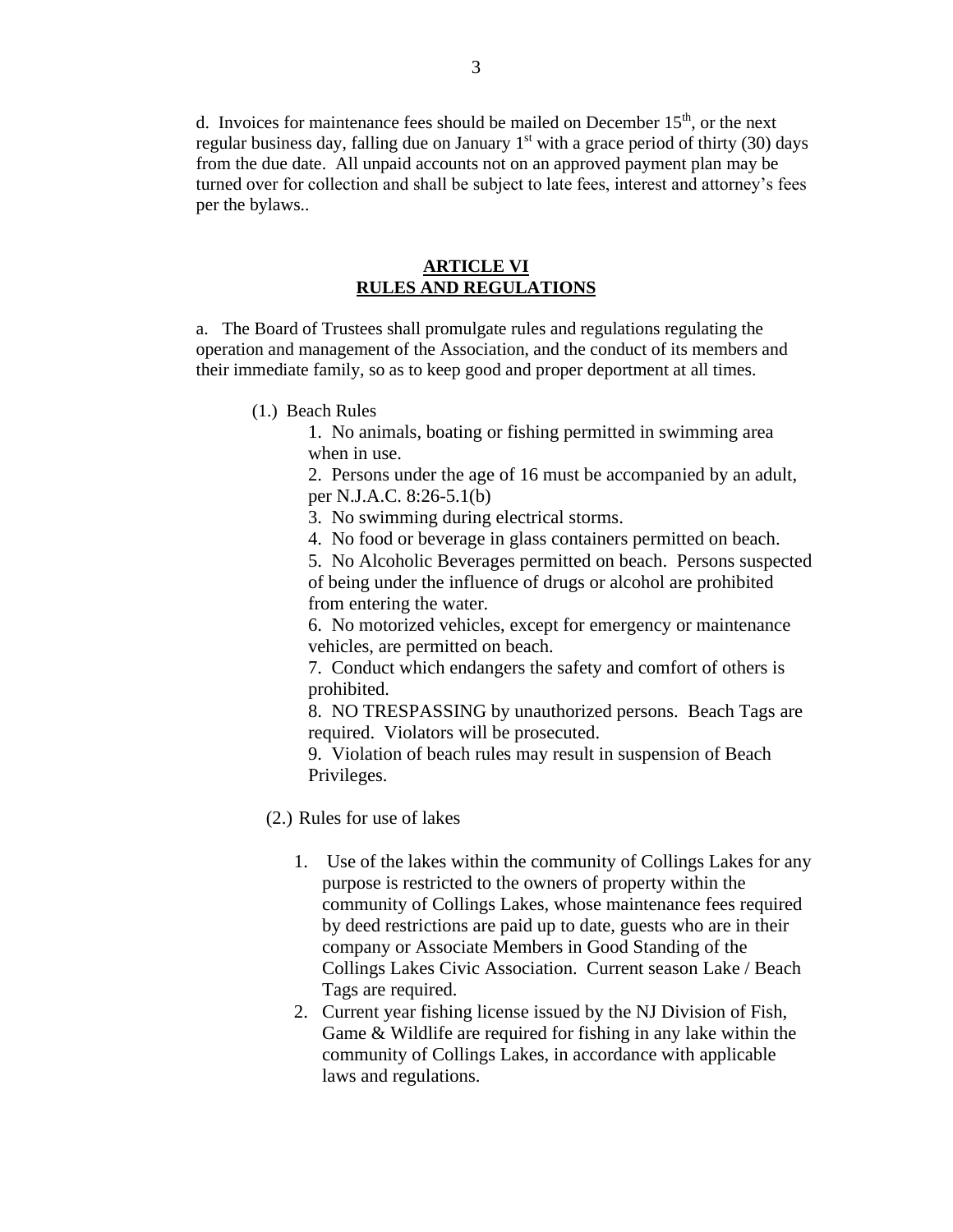- 3. The use of gasoline powered boat motors are prohibited in any lake within the community of Collings Lakes. Sails, oars, paddles or electric trolling motors are permitted.
- 4. Disposing of trash or waste of any kind in lakes is strictly prohibited.
- 5. Any violator of Rules for use of Lakes may be charged with Trespassing as well as any other applicable Federal, State, County or Municipal ordinance.
- 6. Property owners who violate the Rules for use of Lakes may have their privilege for use of the lakes suspended, either temporarily or permanently by Board of Trustees. Property owners are responsible for the actions of their guests.
- 7. Suspension or elimination of lake use privileges will in no way change or eliminate the requirement to pay the annual fee required by deed restrictions.
- 8. A violation resulting in loss of privileges for an Associate Member will not result in a refund of membership fees paid.

b. Any member or the immediate family of any member of this Association, who shall willfully violate any of the rules and regulations of the Association shall be guilty of such misconduct as to be unworthy of the privileges of membership and may have membership privileges suspended or revoked by the Executive Board. Suspension or revocation of membership privileges in no way relieves the responsibility of property owner/member to pay annual maintenance fees.

c. Beach tags are transferable only if property is sold and then only to the buyer. A tag holder may not give or lend his or her tag to any other person, property owner or non property owner. Tag holder may have guest to use lakes or beaches only when accompanied by the tag holder. Violation of this rule will result in tag holder and tag holders family being suspended from use of lakes, beaches, picnic areas and playground areas. This suspension in no way relieves the responsibility of the property owner to pay annual maintenance fees.

## **ARTICLE VII HARASSMENT AND DISCRIMINATION**

It is the policy of the Association to ensure equal opportunity for membership and to be nominated for and/or elected to a Trustee or Officer, position, or appointed as a Committee Chairperson of the Association without discrimination or harassment on the basis of race, color, national origin, religion, sex, age, disability, citizenship, marital status, sexual orientation or any other characteristic protected by law.

**a. Harassment** on the basis of any protected characteristic is strictly prohibited. Under this policy, harassment is verbal or physical conduct that denigrates or shows hostility or aversion toward an individual because of his/her race, color,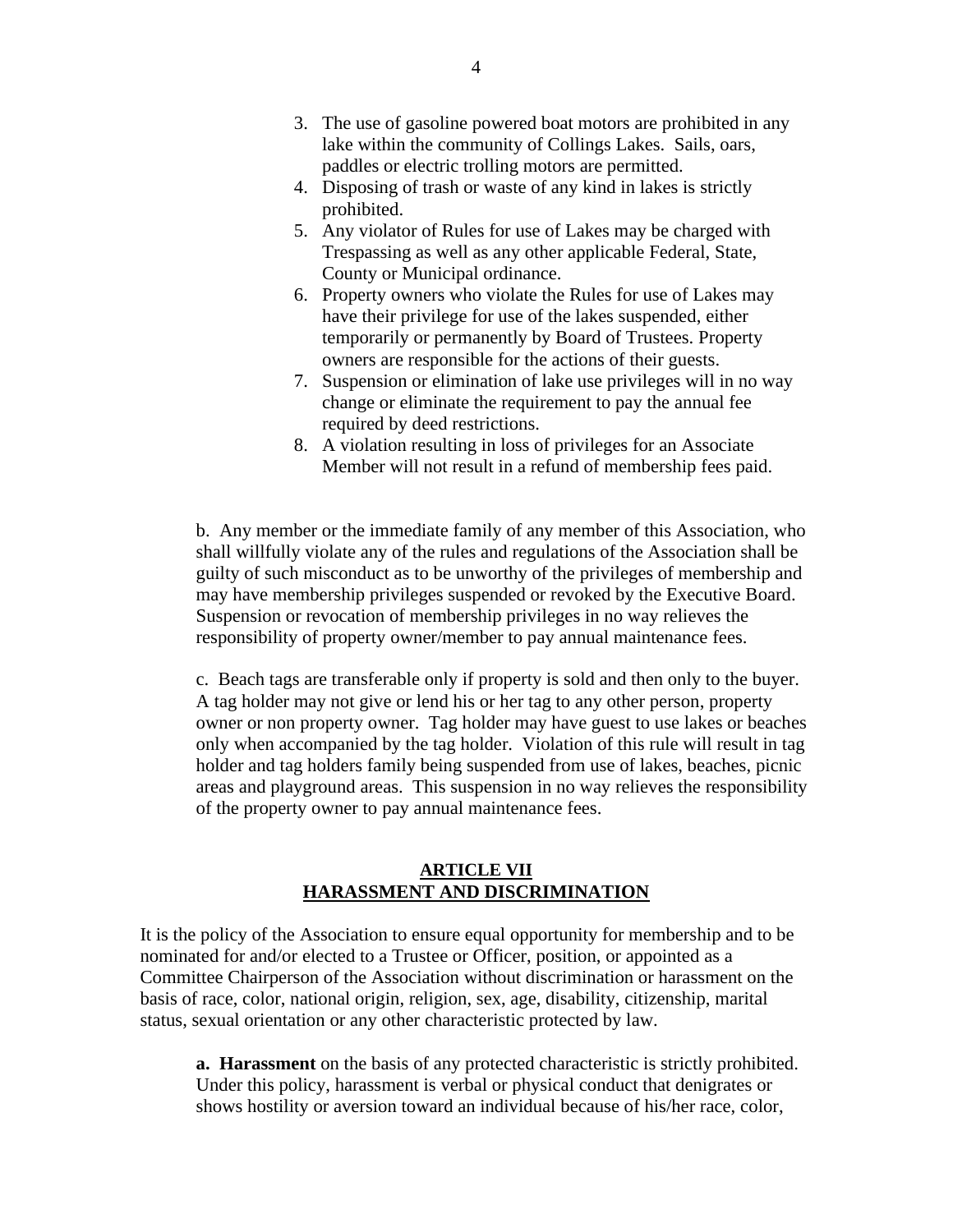religion, sex, national origin, age, disability, citizenship, sexual orientation, gender identity and/or expression, marital status or any other characteristic protected by law or that of his/her relatives, friends or associates.

**b. Harassing conduct** includes, but is not limited to: epithets, slurs or negative stereotyping; threatening, intimidating or hostile acts; denigrating jokes and display or circulation of written or graphic material that denigrates or shows hostility or aversion toward an individual or group (including through e-mail).

**c. Individuals and Conduct Covered:** These policies apply to all Trustees, Officers, Committee Chairpersons and Members of the Association, and prohibit harassment, discrimination and retaliation.

(1.) Conduct prohibited by these policies is unacceptable at any time by Trustees, Officers, or Committee Chairpersons; and any member during meetings or association social events.

**d. Retaliation Is Prohibited:** The Association's policy prohibits retaliation against any individual who reports discrimination or harassment or participates in an investigation of such reports. Retaliation against an individual for reporting harassment or discrimination or for participating in an investigation of a claim of harassment or discrimination is a serious violation of this policy and, like harassment or discrimination itself, will be subject to responsive action.

**e. Responsive Action:** Conduct that is inconsistent with this Policy will be dealt with appropriately. Responsive action may include warning, reprimand, temporary suspension of membership privileges and/or removal from Trustee or Officer position. Suspension of membership privileges will not relieve the suspended member of the responsibility to pay annual maintenance fees.

**f. Appeals:** A member who has made a complaint or is the subject of a complaint of discrimination or harassment and does not agree with its resolution may appeal the matter to the Board of Trustees, whose decision is final.

# **ARTICLE VIII CONFLICT OF INTEREST**

**a. Purpose:** The purpose of the conflict of interest policy is to protect the Association's interest when it is contemplating entering into a transaction or arrangement that might benefit the private interest of an Officer or Trustee of the Association, or might result in a possible excess benefit transaction. This policy is intended to supplement, but not replace any applicable state and federal laws governing conflict of interest applicable to nonprofit and charitable organizations.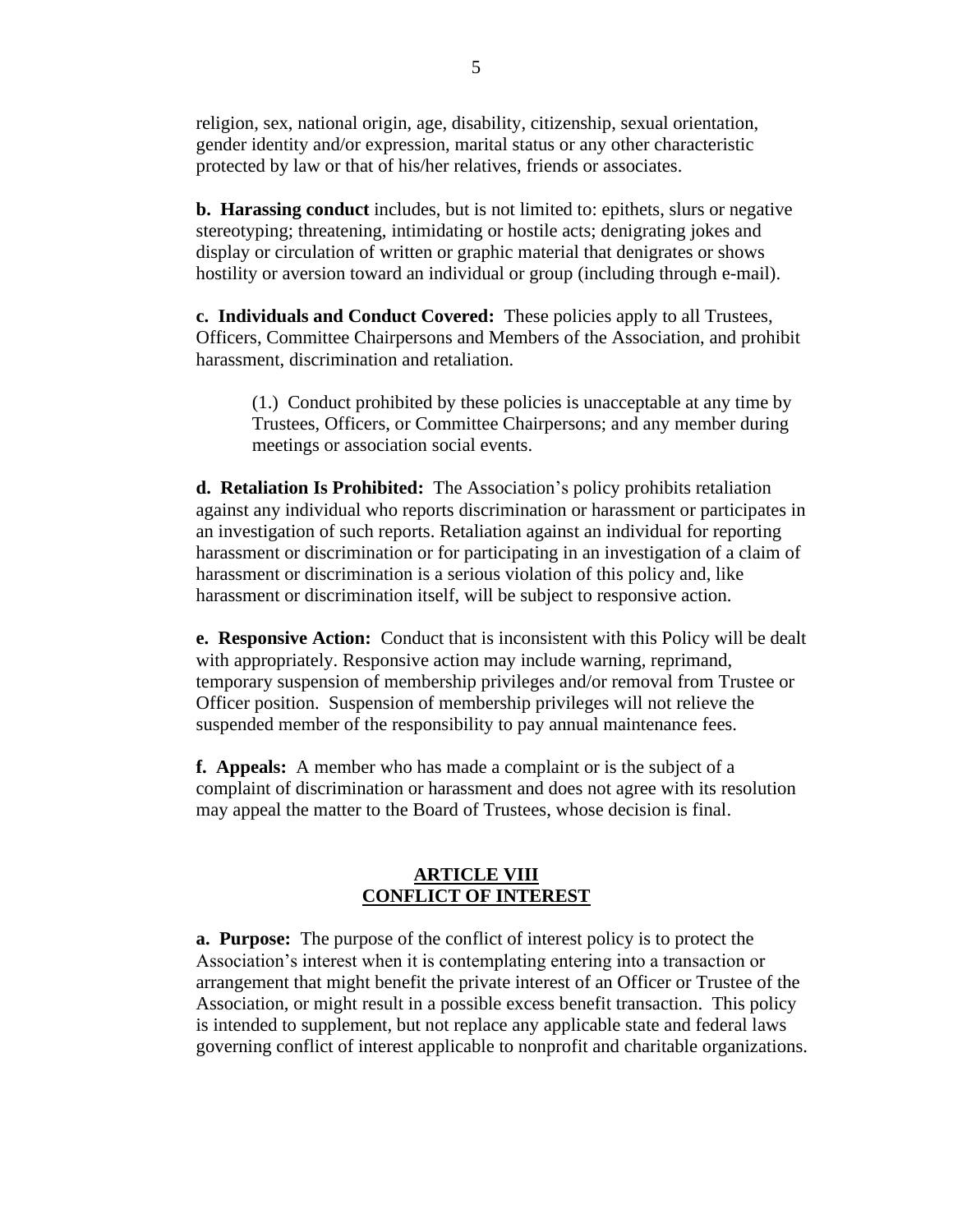**b. Interested Person:** Any Trustee, Officer, or member of a committee with governing board delegated powers, who has a direct or indirect financial interest, as defined below, is an interested party.

**c. Financial Interest:** A person has a financial interest if the person has, directly or indirectly, through business, investment, or family:

(1.) An ownership or investment interest in any entity with which the Association has a transaction or arrangement.

(2.) A compensation arrangement with the Association or with any entity or individual with which the Association has a transaction or arrangement, or

(3.) A potential ownership or investment interest in, or compensation arrangement with, any entity or individual with which the Association is negotiating a transaction or arrangement.

Compensation includes direct and indirect remuneration as well as gifts or favors that are not insubstantial.

A financial interest is not necessarily a conflict of interest. A person who has a financial interest may have a conflict of interest only if the Board of Trustees decides that a conflict of interest exists.

**d. Duty to Disclose:** In connection with any actual or possible conflict of interest, an interested person must disclose the existence of the financial interest and be given the opportunity to disclose all material facts to the Trustees and members of committees with governing board delegated posers considering the proposed transaction or arrangement.

**e. Determining Whether a Conflict of Interest Exists:** After disclosure of the financial interest and all material facts, and after any discussion with the interested person, he/she shall leave the Board of Trustees meeting while the determination of a conflict of interest is discussed and voted upon. The remaining board members shall decide if a conflict of interest exists.

## **f. Procedures for Addressing the Conflict of Interest:**

(1.) An interested person may make a presentation at the Board of Trustees meeting, but after the presentation, he/she shall leave the meeting during the discussion of and the vote on, the transaction or arrangement involving the possible conflict of interest.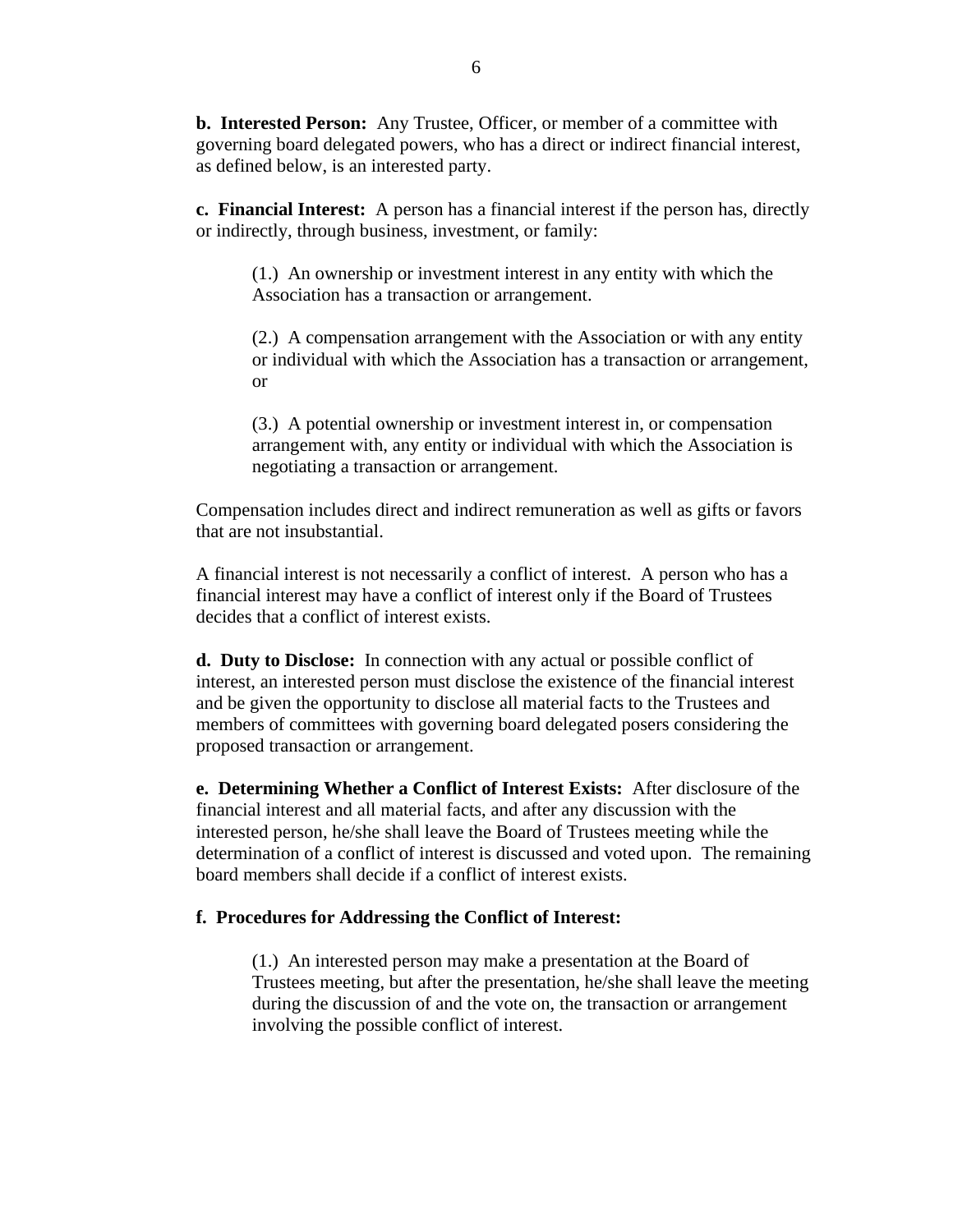(2.) The chairperson of the Board of Trustees shall, if appropriate, appoint a disinterested person or committee to investigate alternatives to the proposed transaction or arrangement.

(3.) After exercising due diligence, the Board of Trustees shall determine whether the Association can obtain with reasonable efforts, a more advantageous transaction or arrangement from a person or entity that would not give rise to a conflict of interest.

(4.) If a more advantageous transaction or arrangement is not reasonably possible under circumstances not producing a conflict of interest, the Board of Trustees shall determine by a majority vote of the disinterested trustees, whether the transaction or arrangement is in the Association's best interest, for its own benefit, and whether it is fair and reasonable. In conformity with the above determination, it shall make its decision as to whether to enter into the transaction or arrangement.

## **g. Violations of the Conflicts of Interest Policy:**

- (1.)If the board of trustees has reasonable cause to believe a member has failed to disclose actual or possible conflicts of interest, it shall inform the member of the basis for such belief and afford the member an opportunity to explain the alleged failure to disclose.
- (2.)If, after hearing the member's response and after making further investigation as warranted by the circumstances, the board of trustees determines the member has failed to disclose an actual or possible conflict of interest, it shall take appropriate disciplinary or corrective action.

**h. Disciplinary or Corrective Action:** Upon determining that a person is guilty of not disclosing the existence of a conflict or possible conflict of interest and a conflict of interest was found to exist, that person may be removed from any position of governing board delegated power by a majority vote of the remaining members of the Board of Trustees..

## **c. Records of Proceedings:** The minutes of the Board of Trustees shall contain:

- (1.)The names of the persons who disclosed or otherwise were found to have a financial interest in connection with an actual or possible conflict of interest, the nature of the financial interest, any action taken to determine whether a conflict of interest was present, and the Board of Trustees decision as to whether a conflict of interest in fact existed.
- (2.)The names of the persons who were present for discussions and votes relating to the transaction or arrangement, the content of the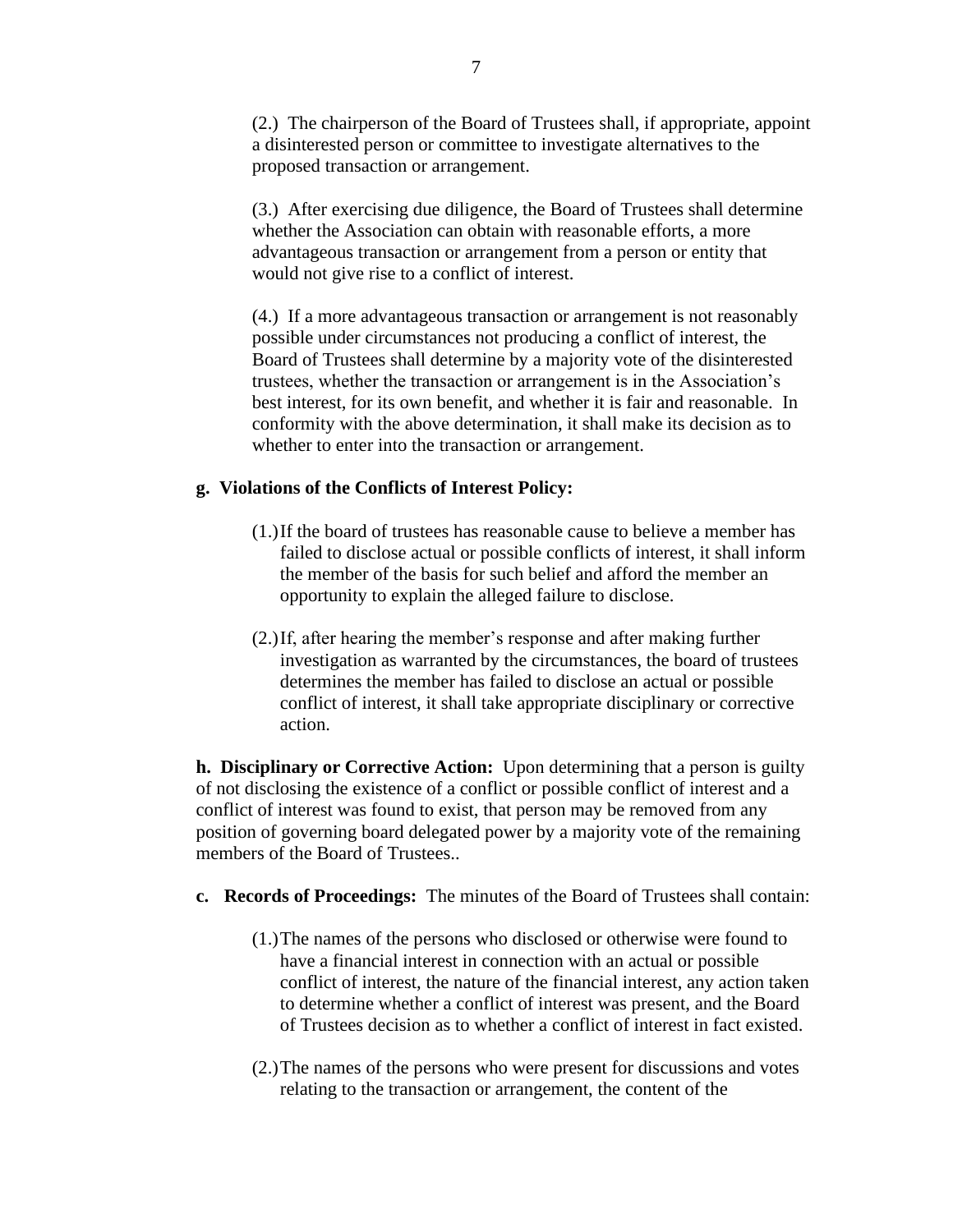discussion, including any alternatives to the proposed transaction or arrangement, and a record of any votes taken in connection with the proceedings.

## **j. Compensation:**

- (1.)A voting member who receives compensation, directly or indirectly, from the Collings Lakes Civic Association for services is precluded from voting on matters pertaining to that member's compensation.
- (2.)A voting member of any committee whose jurisdiction includes compensation matters and who receives compensation, directly or indirectly, from the Collings Lakes Civic Association for services is precluded from voting on matters pertaining to that members compensation.
- (3.)A voting member of the board of trustees or any committee whose jurisdiction includes compensation matters and who receives compensation, directly or indirectly, from the Collings Lakes Civic Association, either individually or collectively, is prohibited from providing information to any committee regarding compensation.

**k. Annual Statements:** Each trustee, principal officer and member of a committee with governing board delegated powers shall annually sign a statement which affirms such person:

- (1.)Has received a copy of the conflicts of interest policy,
- (2.)Has read and understands the policy,
- (3.)Has agreed to comply with the policy and
- (4.)Understands the Collings Lakes Civic Association is charitable and in order to maintain its federal tax exemption it must engage primarily in activities which accomplish one or more of its tax-exempt purposes.

**l. Periodic Reviews:** To ensure the Collings Lakes Civic Association operates in a manner consistent with charitable purposes and does not engage in activities that could jeopardize its tax-exempt status, periodic reviews shall be conducted. The periodic reviews shall, at a minimum, include the following subjects:

(1.)Whether compensation arrangements and benefits are reasonable, passed on competent survey information, and the result of arms length bargaining.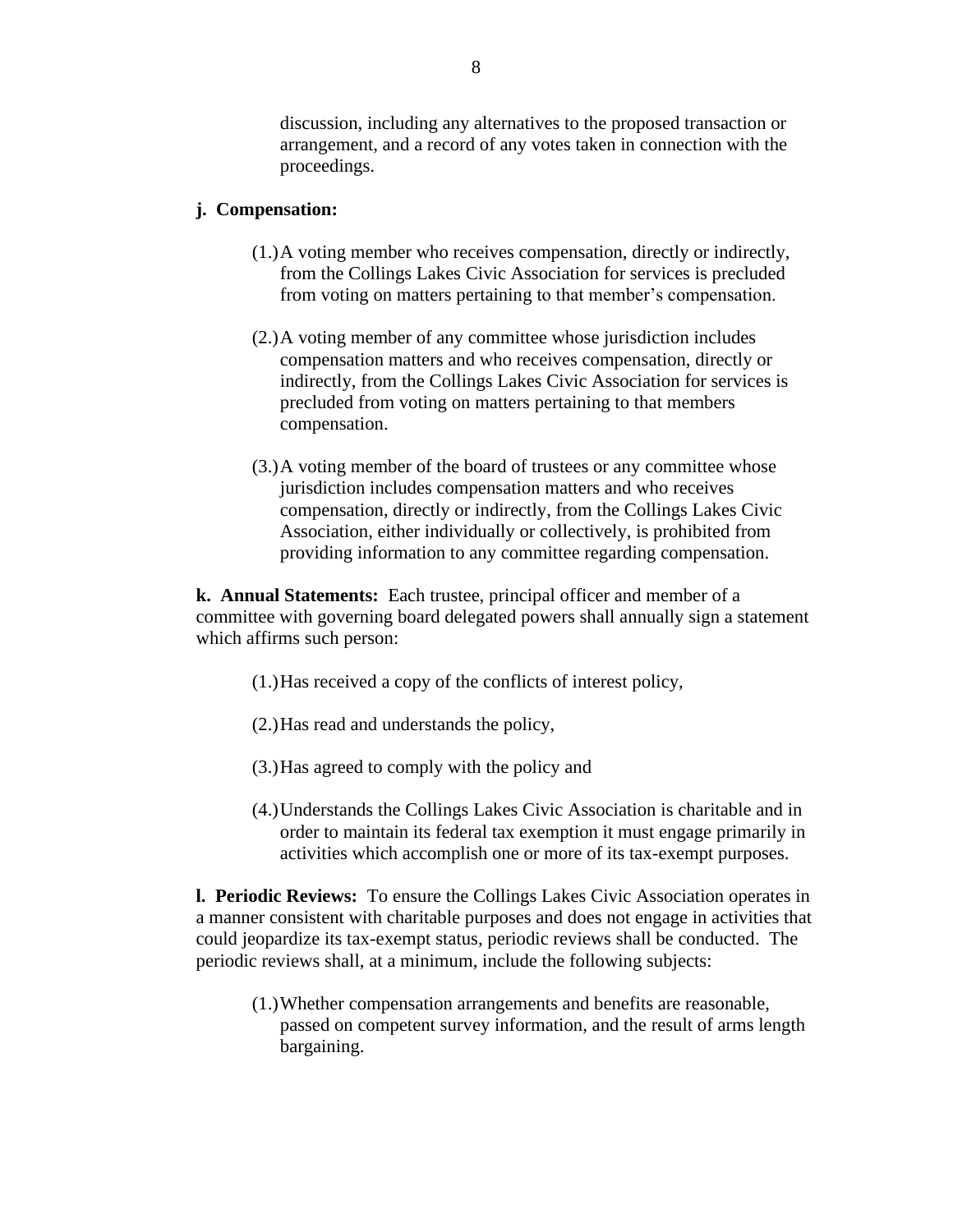(2.)Whether partnerships, joint ventures and arrangements with management organizations conform to the Collings Lakes Civic Association's written policies, are properly recorded, reflect reasonable investment or payments for goods and services, further charitable purposes and do not result in inurement, impermissible private benefit or in an excess benefit transaction.

**m. Use of Outside Experts:** When conducting the periodic reviews as provided for in Article VIII l. above, the Collings Lakes Civic Association may, but need not use outside advisors. If outside experts are used, their use shall not relieve the board of trustees of its responsibility for ensuring periodic reviews are conducted.

## **ARTICLE IX REWARD FOR INFORMATION LEADING TO ARREST AND CONVICTION OF VANDALS OF C.L.C.A. PROPERTY**

- **a. Purpose:** The purpose of this policy is to deter vandalism of C.L.C.A. owned property, thereby reducing cost of replacement or repair. Also to recoup costs from those convicted of vandalism of C.L.C.A. Property.
- **b.** A \$500.00 Reward will be paid to any individual for information leading to the arrest and conviction of any individual or group of individuals for vandalizing C.L.C.A. Property. Such vandalism would include theft, damaging or defacing.
	- **(c.)**The identity of the individual providing information regarding vandalism of C.L.C.A. Property, resulting in arrest and conviction of individual or group of individuals, will be protected and not released for public knowledge.
- **c.** Charges will be pursued in a court of law against any individual or group of individuals where evidence indicates that individual or group of individuals is guilty of the theft of, damage of or defacing of C.L.C.A. Property. If the individual or individuals charged are under the age of 18, charges will also be pursued against the parents responsible for that or those individuals. Legal pursuit will include compensation for cost of replacement or repair of property involved.

# **ARTICLE X REPAIRING AND MAINTAINING THE DAMS**

a. The Membership has agreed through a binding settlement and court order that saving the lakes and maintaining, repairing and/or replacing the dams to bring them up to the specifications of the New Jersey Department of Environmental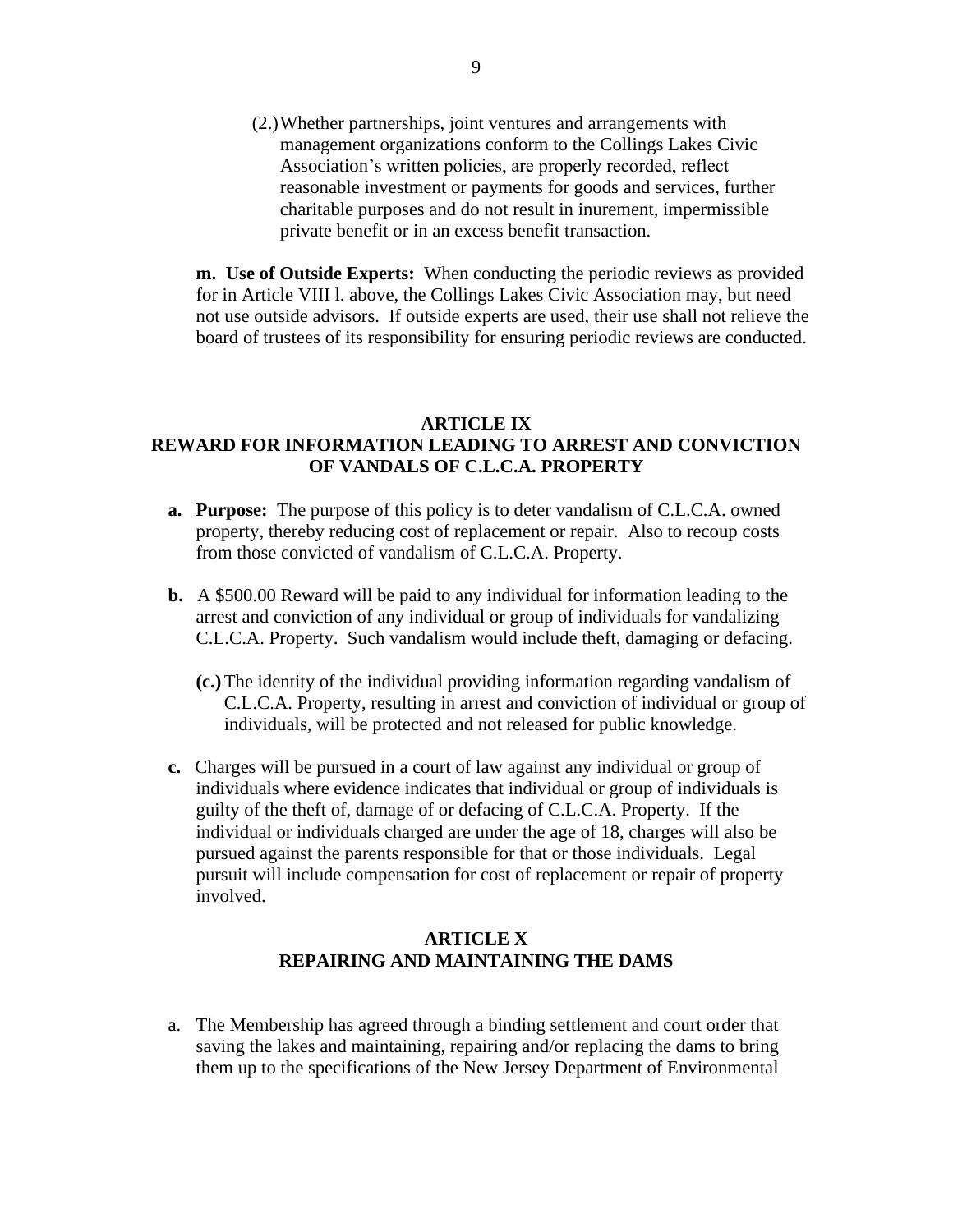Protection (DEP) is vital to maintaining Collings Lakes as the community it has historically been. There will be significant cost associated with the project.

- b. There will be an up-front cost that is as yet somewhat undetermined in order to get the dam project underway. Estimates suggest the entire project will cost approximately \$2M, or \$500,000 per dam. The costs of the dam project will be divided in the same manner as the annual fees by Tier (Tier 1: 17%; Tier 2: 72%; Tier 3: 11%). To facilitate construction on the first dam expeditiously, the Board will assume a cost of \$500,000 subject to change as more information is gathered. The newly organized Board shall proceed in accordance with the Collings Lakes Settlement Resolution.
- c. Within thirty (30) days of its election and establishment, the Board will form a Committee to explore financial assistance options for the dam projects, including but not limited to bank financing and assistance from the municipalities, counties, and State of New Jersey. The Board may, by Resolution, alter the amount of the second installment to reflect any financial assistance that is received. The Board will set the amounts and due dates for all future payments toward the dam project.